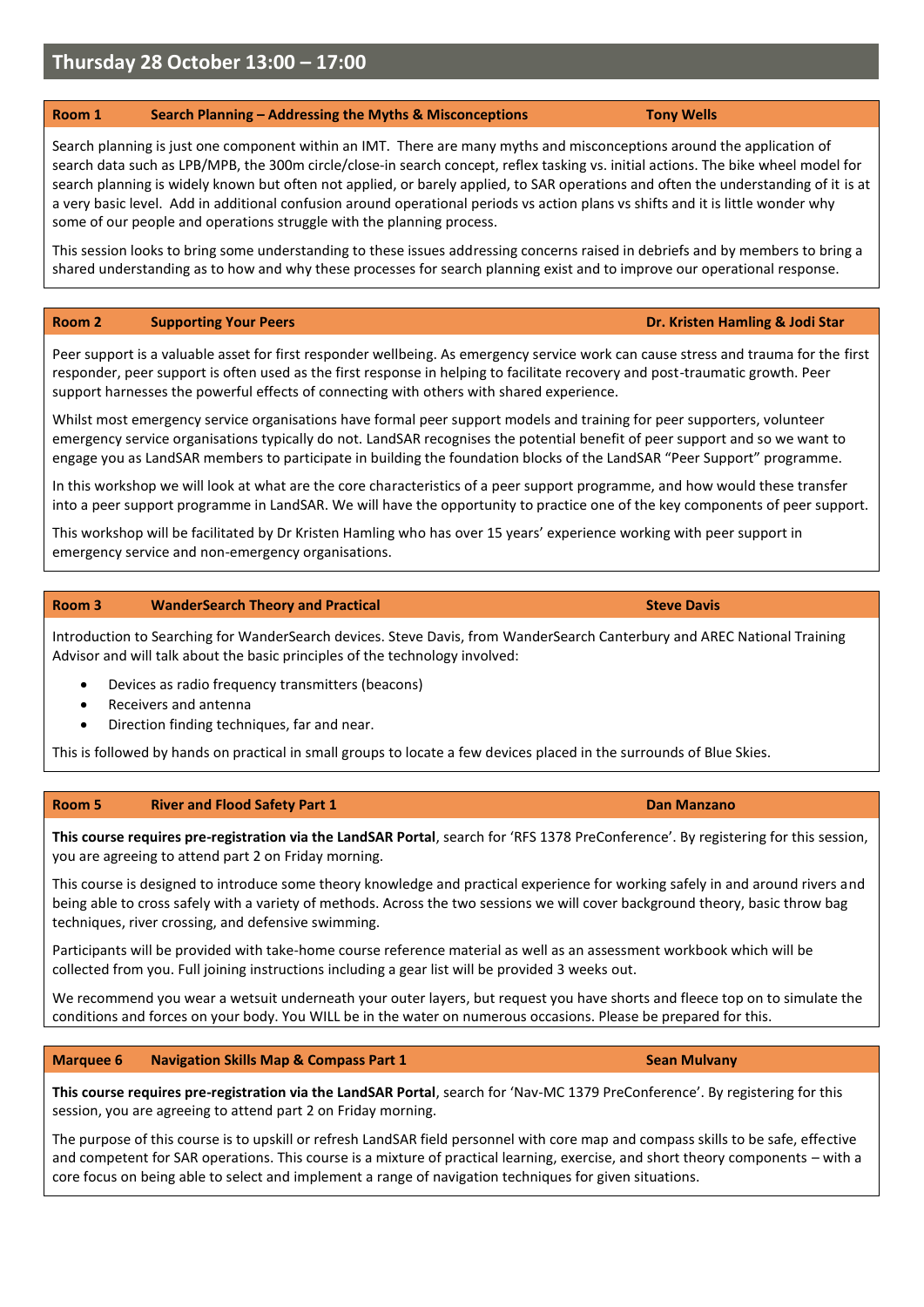## **Friday 29 October 09:00 – 12:30**

#### **Room 1 Search Dogs Operational Deployment Bridget Martin & Murray Bowden**

Dogs are incredible hunting machines, whom humans can motivate easily to search tirelessly and locate virtually anything we want them to.

In SAR desktop scenarios you happily deploy your dog asset, but do you really know what the practical application of deploying a dog team looks like? Do you still believe one dog team is enough for your search response because you can only think of one tasking? Recently four dog teams were deployed at the same time into a search area and one dog team found the evading missing party. Do you still believe you cannot deploy a dog because the area is contaminated? Did you know you can deploy a SAR dog to find discarded articles?

This workshop is about the practical application of deploying dog teams, giving you more understanding and confidence. It covers the initial call right through to multi day deployments.

## **Room 2 Improving Crew Resource Management Using Aviation Techniques Claire Pettigrew & Stuart Graham**

Crew Resource Management is used in the aviation and other industries to improve communication, leadership, and decision making in environments where human error can have devastating impacts. What can we learn from the aviation sector to improve situational awareness, reduce communication barriers and solve problems can more efficiently in our field teams and SAR management?

Facilitators from Contract Aircrew Training will discuss the key principles of CRM and how they're used in the aviation sector. We'll then workshop how these can be applied within LandSAR.

#### **Room 3 Ultimate Random SAR Challenge Aimee MacDonald & Co. Aimee MacDonald & Co.**

SAR sometimes can be like a box of chocolates – you never quite know what you're going to get….

- Feel like getting out and stretching your legs?
- Think you may have the winning team when it comes to Nav and rope skills?
- Do you have a quiz master within your midst?
- How are your orienteering and teamwork skills?

Gather up your mates, create a team of 4 and register for the ultimate SAR challenge There are some sweet prizes to be won… but ultimately who will be crowned the Ultimate Random SAR Challenge team of the year?

#### **Room 5 River and Flood Safety Part 2 Dan Manzano**

A continuation of yesterday course covering the units and competencies below:

NZQA Unit Standard

• 427 Cross Rivers

LandSAR Competencies

- 4.01: Describe when to cross and when not to cross a waterway.
- 4.02: Demonstrate knowledge of river characteristics, dynamics and hazards.
- 4.03: Identify an appropriate place to cross a river and justify for solo and mutual support methods.
- 4.04: Demonstrate river crossing techniques.
- 4.05: Demonstrate safe river crossing technique with a stretcher.

#### **Marquee 6 Navigation Skills Map & Compass Part 2 Sean Mulvany** *Sean Mulvany* **Sean Mulvany Sean Mulvany Sean Mulvany**

A continuation of yesterday course covering the units and competencies below:

- 2.01: Demonstrate care and maintenance of maps.
- 2.02: Orientate a map.
- 2.03: Use the map to describe a route.
- 2.04: Demonstrate navigation using natural and cultural features to a selected position.
- 3.01: Demonstrate the use of bearings to a defined feature.
- 3.02: Demonstrate navigation to a selected position, on and off track, using a compass.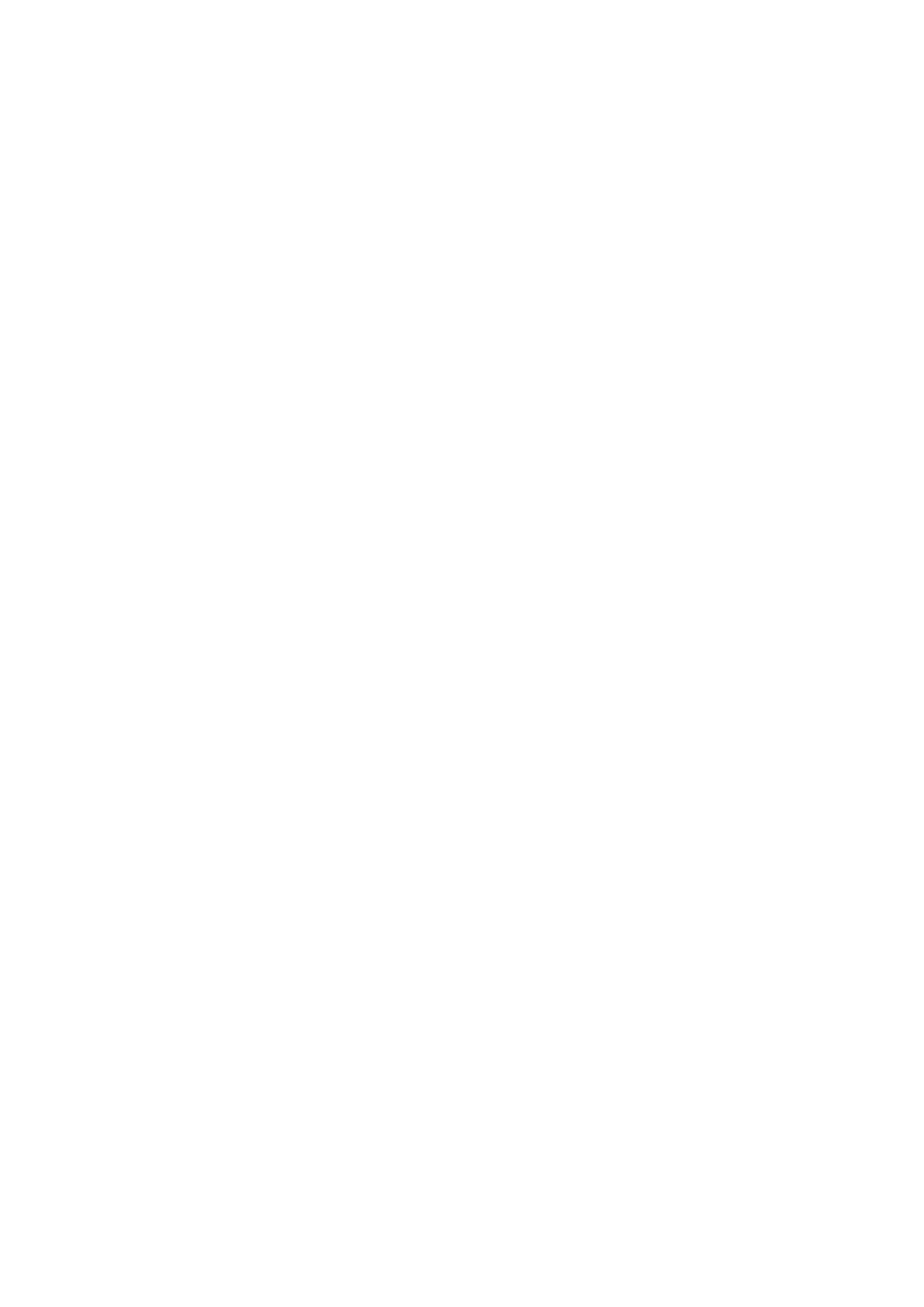# **Room 1 CanyonSAR: How It Can Help Your Search Can Access 2018 Oli Polson**

More info TBC

#### **Room 2 Increasing Diversity, Improving Inclusion Sally Mackenzie, Claire Pettigrew & Johnny Franklin**

#### **– Interim Findings**

Research into the search and rescue volunteer sector suggests there is a risk to volunteer workforce sustainability. To reduce its impact, our volunteer recruiting pool should be as wide as possible; Land Search and Rescue should appeal to and welcome volunteers from all backgrounds. Additionally, having a volunteer base from all walks of life has undisputable benefits to Land Search and Rescue's operational capability.

Research has been commissioned by Land Search and Rescue to understand why we have low levels of gender and ethnic diversity. The research also explores the personal experience and opinions of Land Search and Rescue volunteers to gain insights into how the organisation can be a place where volunteers of all genders and ethnicities feel supported, are treated equally, and are enabled to thrive.

Come along to hear about the interim findings and participate in the debate which will shape the final report.

### **Room 3 Safer Walking and WanderSearch Overview Clare Teague**

Clare Teague the National Safer Walking Coordinator, LandSAR will discuss Safer Walking in the context of the following questions:

- What is Safer Walking?
- How did it come about?
- Why it is important?
- Who is involved?

WanderSearch is one technology that is an enabler of Safer Walking for those with cognitive impairment and a risk of going missing. We will discuss when and where WanderSearch is useful, and what the Donald Beasley Institute (disability-focused research specialists) had to say about it.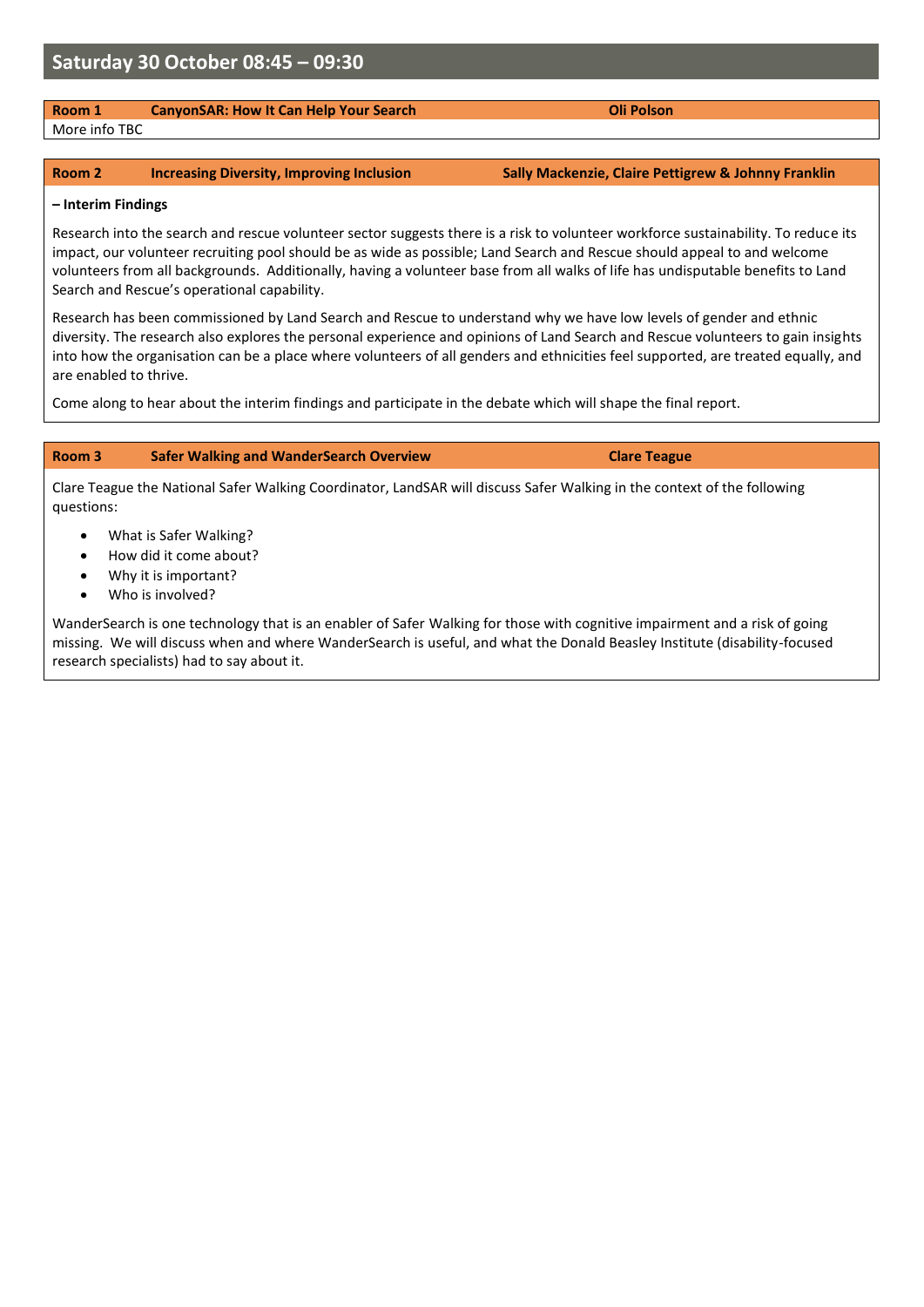# **Saturday 30 October 09:45 – 10:30**

## **Room 1 Anaphylaxis: lets do this! Dr John Apps Dr John Apps**

Awareness raising of the potential lethal risk of a severe allergic reaction in a remote setting and how to manage it. Will use the NZ Resus Council guideline to demonstrate/teach the practical skills needed to safely carry and inject adrenaline. Will discuss the supply and legal aspects too.

## **Room 2 Volcanic Risk Assessment for Staff Field Deployment at Mt Ruapehu <b>Nico Fournier**

Eruptions at Mt Ruapehu can occur with little or no warning. In the absence of recognisable precursor activity, a main Health and Safety challenge for GNS Science is therefore how to assess the level of residual risk our staff take when working near the crater lake at Mt Ruapehu. In other words: how can we make an informed decision about how safe it is for our staff to conduct fieldwork at Mt Ruapehu when the monitoring data are not providing clear insights into the current and future level of volcanic activity?

In this presentation, we describe the quantitative risk assessment methodology we developed and routinely use for our field staff safety at GNS Science. We also explore opportunities and challenges related to the provision of forecast and expert advice at volcanoes in time-pressured rescue and recovery operations following an eruption.

## **Room 3 Know Your Neighbourhood Elaine More SportNZ**

Elaine More from the SportNZ Insights Team will provide an overview of the Sport NZ Insights Tool. This interactive online resource was designed to guide good decision making in the recreation sector but has applications across many industries including aiding in SAR response preparedness.

This repository of information and data draw from Statistics NZ, The Active NZ survey, The Ministry of Education, The Ministry of Health and other sources, allows you to visualise and share information effectively. You will be able to understand key population groups, activity trends and view data that is specific to your region, providing relevant and targeted insights on the people in your neighbourhood

# **Saturday 30 October 11:00 – 12:30**

| Room 1 | Marni Sheppard Operation: A multi-disciplinary approach to ground |
|--------|-------------------------------------------------------------------|
|        | المالدين لدالم                                                    |

**search** More info TBC

# **Room 2 Stretcher Mules, lifting our game Terry Blumhardt Terry Blumhardt**

Stretcher Mules, lifting our game...thinking about what we consider to be standard kit when we think about a SAR job that will or might involve a stretcher.

This session is to discuss and challenge the perception on what is considered as minimum Stretcher gear and why.

Join in and get hands-on with Mule Wheel units, seats, stretchers, packaging options and lightweight low angle slope gear. It's about keeping us, the Responders safer by working smarter, not harder.

| Room 3        | <b>Wilderness Dogs Demonstration</b> | <b>Barry Dougherty, Murray Bowden, Bridget Martin</b> |
|---------------|--------------------------------------|-------------------------------------------------------|
| More info TBC |                                      |                                                       |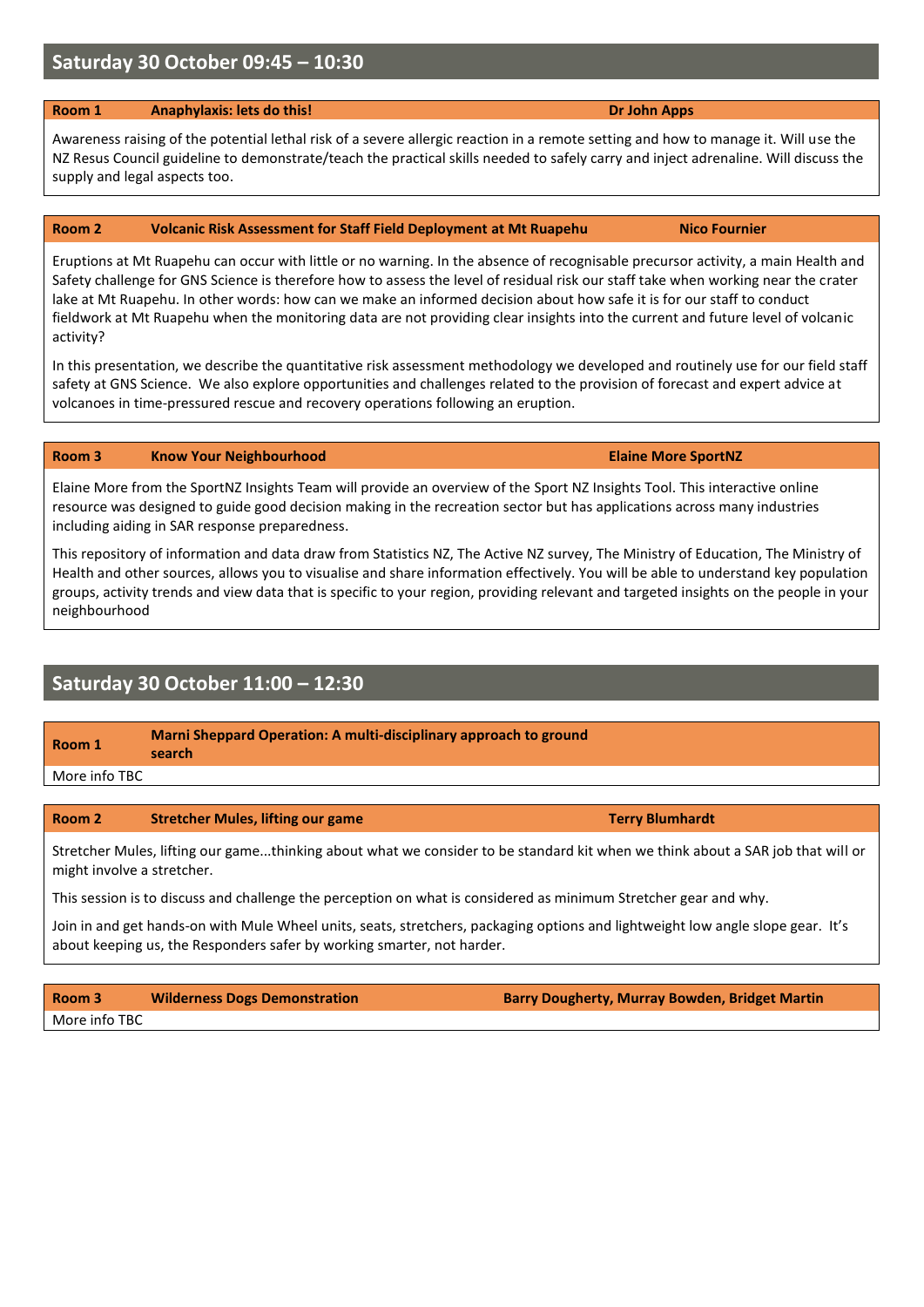# **Saturday 30 October 13:15 – 14:00**

#### **Room 1 Iceland SAR and a Christchurch Case Study Juliette Hunter & Phil Simmonds**

Iceland has a population smaller than that of Christchurch yet they have approximately 10,000 search and rescue volunteers. In 2018 I was fortunate enough to receive a LandSAR scholarship to attend the Iceland SAR conference (ICESAR Rescue 2018) to learn about how they operate. The first part of our presentation will be about the ICESAR conference and Iceland Search and Rescue.

The second part of our presentation will be a case study about a recent Christchurch search for Emma Beattie, this will discuss the benefits of using a cold case or unresolved search as the basis for a District SAR exercise.

The case study will include a summary of the search effort that was initially conducted, the review of that process. We will discuss the planning for the SAR Ex including the search file review, any additional information, the identification of new search tasks, family liaison role, media releases, the planning and running of the District SAR Ex.

#### **Room 2 D4H Incident Management Johnny Franklin & Craig Gibson**

D4H Incident Management or D4H Live is an alternative to SARTrack. This session will introduce D4H Incident Management to the audience. It is intended to provide an overview to demonstrates its flexibility and intuitive use.

It is acknowledged that it does not possess the same functionality of SARTrack, but it is simple to use. Users can access it from any device connected to the internet: from home, SAR base or in the field.

Whilst a number of LandSAR groups use D4H Personnel and Training, very few use Incident Management. It has been adopted by Coastguard and increasing in popularity in Civil Defence.

The presentation is made by two volunteers from Wakatipu, who are currently using it instead of SARTrack. The inclusion of this presentation at the conference is not an endorsement by LandSAR, but intended to consider alternative ways of doing things.

#### **Room 3 Continuous Improvement Claire Pettigrew, Alan Marriott & Ed Cooke**

LandSAR Wellington will present their approach to Continuous Improvement, using some examples of lessons identified from their SAROPs and changes they've made. We'll also touch on some of the key elements of a Continuous Improvement approach based on international emergency management best practice, and invite other groups to share their improvement systems.

For the second half of the session, we'll work through a tabletop exercise to brainstorm improvements to some SAR issues groups may encounter.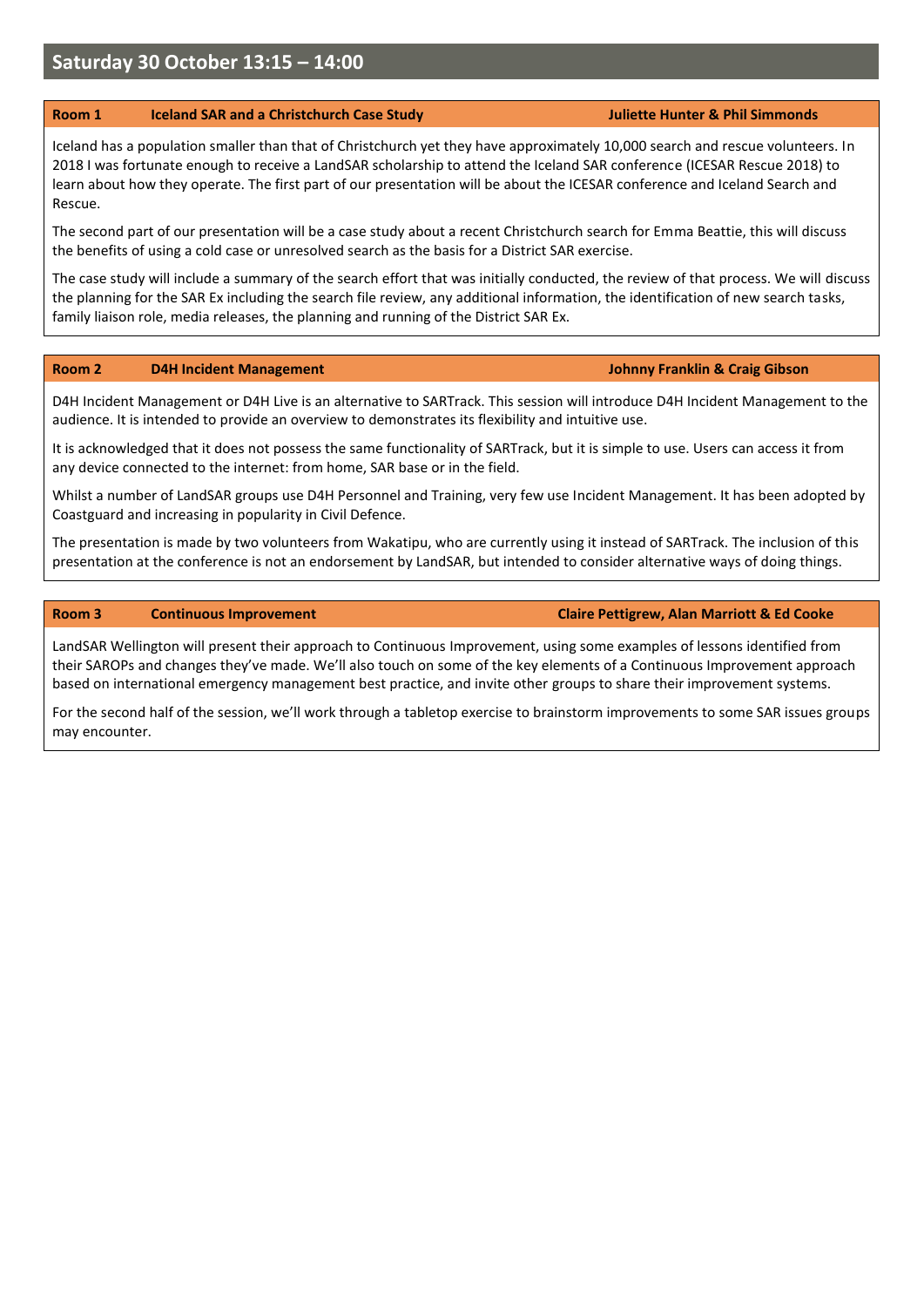# **Saturday 30 October 14:15 – 15:00**

#### **Room 1 Cold case searching – What happened to Christian Prehn? Richard Walker**

At the close of February 2014 Christian Prehn's pack was found abandoned on Travers Saddle in the Nelson Lakes and the subsequent search at the time failed to find any sign of him.

This workshop uses this case as a facilitated discussion on "cold case" searching. We will look at the "how to", and what we can gain from revisiting old cases.

#### **Room 2 SARTrack**

More info TBC

### **Room 3 Training Youth to become Search and Rescue Volunteers Steve Campbell**

YSAR is a non-profit organisation providing a three-year training programme for secondary school students, with its focus being skill development, community service principles and authentic outdoor education learning outcomes that are aligned with the Search and Rescue and Civil Defence Emergency Management sectors. Through YSAR, our students develop friendships, develop bushcraft and outdoor experience, grow strong interpersonal skills, enhance real-world problem-solving techniques, improve career opportunities, develop a sense of community service and a broader sense of hope for the future. In return, our youth help LandSAR, Coastguard, Police, FENZ and others in the EM sector to address their acknowledged aging demographic. Over and above this, because young people are early adopters of new and often disruptive technology, they assist these organisations to trial and assimilate innovative new practices, software and equipment.

YSAR is on a trajectory for scaling regionally throughout NZ, currently investing resources to ensure safe and sustainable growth. Steve and the YSAR Board see partnering with LandSAR and other SAR sector agencies, key to moving forward adding youth and diversity to the pool of SAR volunteers in NZ. https://www.ysar.nz

# **Saturday 30 October 15:30 – 14:30**

### **Room 1 Rescue Programme Development: Identify the problems and define the outcomes Grant Prattley**

Success comes from identifying the problems and defining the outcomes first before deciding what to deliver. To get something that matches the needs of what we do in New Zealand and meets best practice takes careful thought. Considerations include the terrain you are operating, the types of operations you get, the people you have, the amount of training you undertake, the equipment you have and your budget.

It involves a collective of experienced practitioners with knowledge of New Zealand and overseas. Testing with the equipment we have available and use in New Zealand is key to validation. We will be looking at case studies developing and delivering programmes for Cave, Canyon and Antarctic.

### **Room 2 Member Wellbeing (Carrying the Burden) Lindsay Eunson & Jodi Star**

Lindsay will share his personal experience of an unsuccessful search where I had known the missing person and his family for many years. The effects of not finding him at the time and now while still living in the same community. The pressure and stress at the time and weeks after.

This session will conclude with an introduction in the LandSAR Member Assistance Programme introduced in 2021. How to access, what services are available, welfare checks, etc.

#### **Room 3 Stop the Bleeding Kane Turner** *Room 3* **<b>Kane Turner** & Dr John Apps

Bleeding from trauma is a leading cause of death, and as first responders and LandSAR members, we may be exposed to it, either within our own teams or within the general public.

Knowing fast efficient ways to stop the blood loss is key, having the right equipment helps, but what else can we use in the field that will save our team members?

Knowing how to use, prepare and carry this equipment is also key to stop the blood loss within the few minutes that we may have.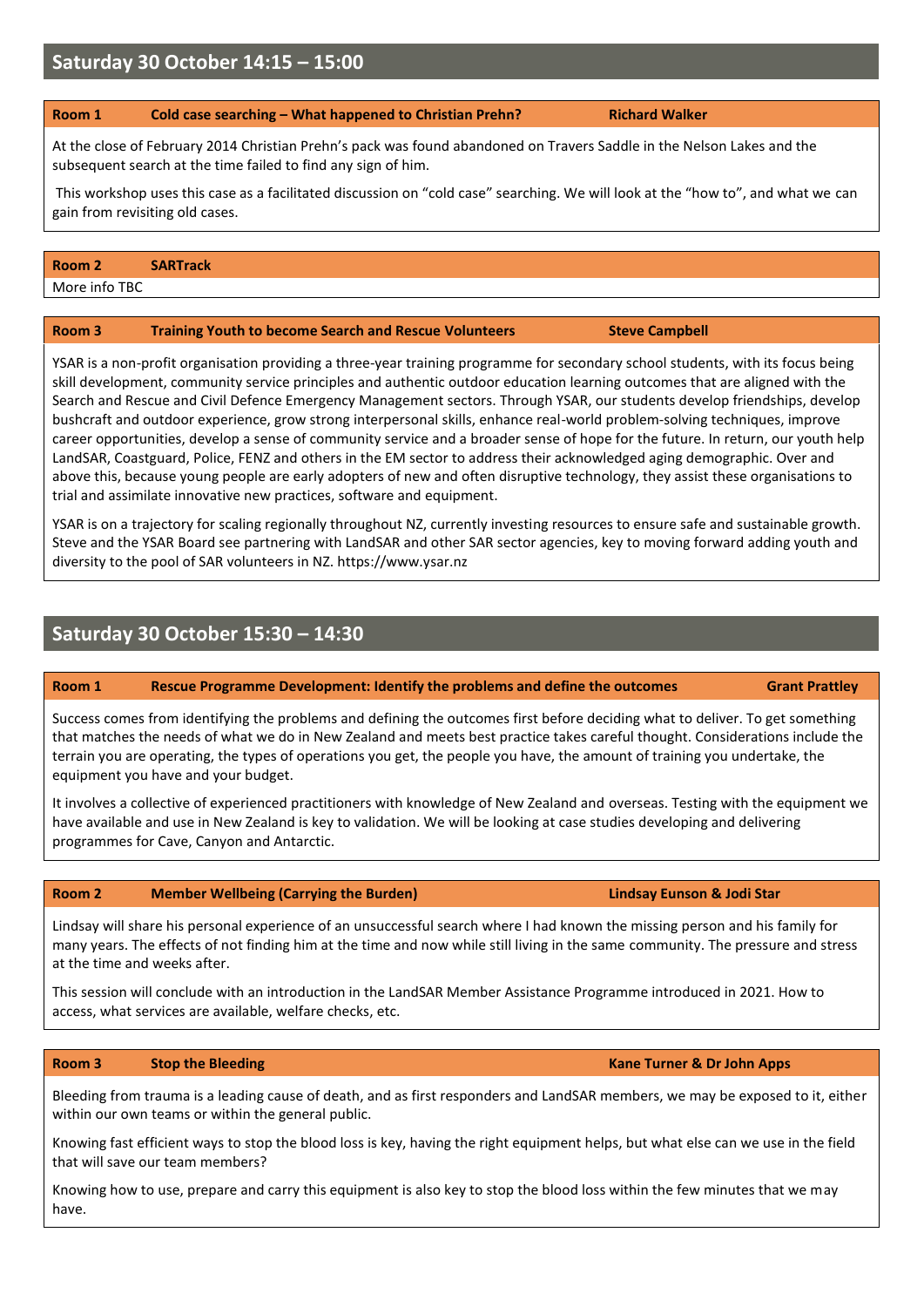# **Sunday 31 October 09:30 – 10:15**

### **Room 1 Scholarship Presentation: Texas Home Land Security Special Operations Dan Manzano**

The presentation is to highlight my time with the Texas Department of Public Safety, Texas Task Force 1 and other different SAR organizations and law enforcement agencies.

The purpose of the trip was to observe and take part on different SAR activities, but mainly on how the agencies mentioned above approach water incidents, either in the wilderness or during large scale events like tropical storms or hurricanes. How they select the responders, conduct training, skill maintenance cycles, equipment selection, tiers of training and response and multiagency cooperation.

**Room 2 LRDR Update and demo Matt Ellingham <b>Matt Ellingham** More info TBC

### **Room 3 International Commission for Alpine Rescue** Roy Bailey, Jono Gillan, Pete Zimmer

Three different SAR practitioners will share their perspectives, experiences and insights about the LandSAR involvement with the annual ICAR Congress.

You will hear about the work and opportunities that flow on from the congress attendance during the rest of the year and over the years with ongoing network and knowledge exchange opportunities.

The value proposition is not to just be a member and take, but also to be a contributor to give and share with an international audience and peers with a huge SAR knowledge base between like-minded organisations and people. It is about what can we gain and give back to our local membership and international colleagues. The main benefit is in specialist backcountry technical rescue environments (alpine, river, canyon, cave, dogs), and there are also opportunities with wilderness search "amongst the trees" or incident management.